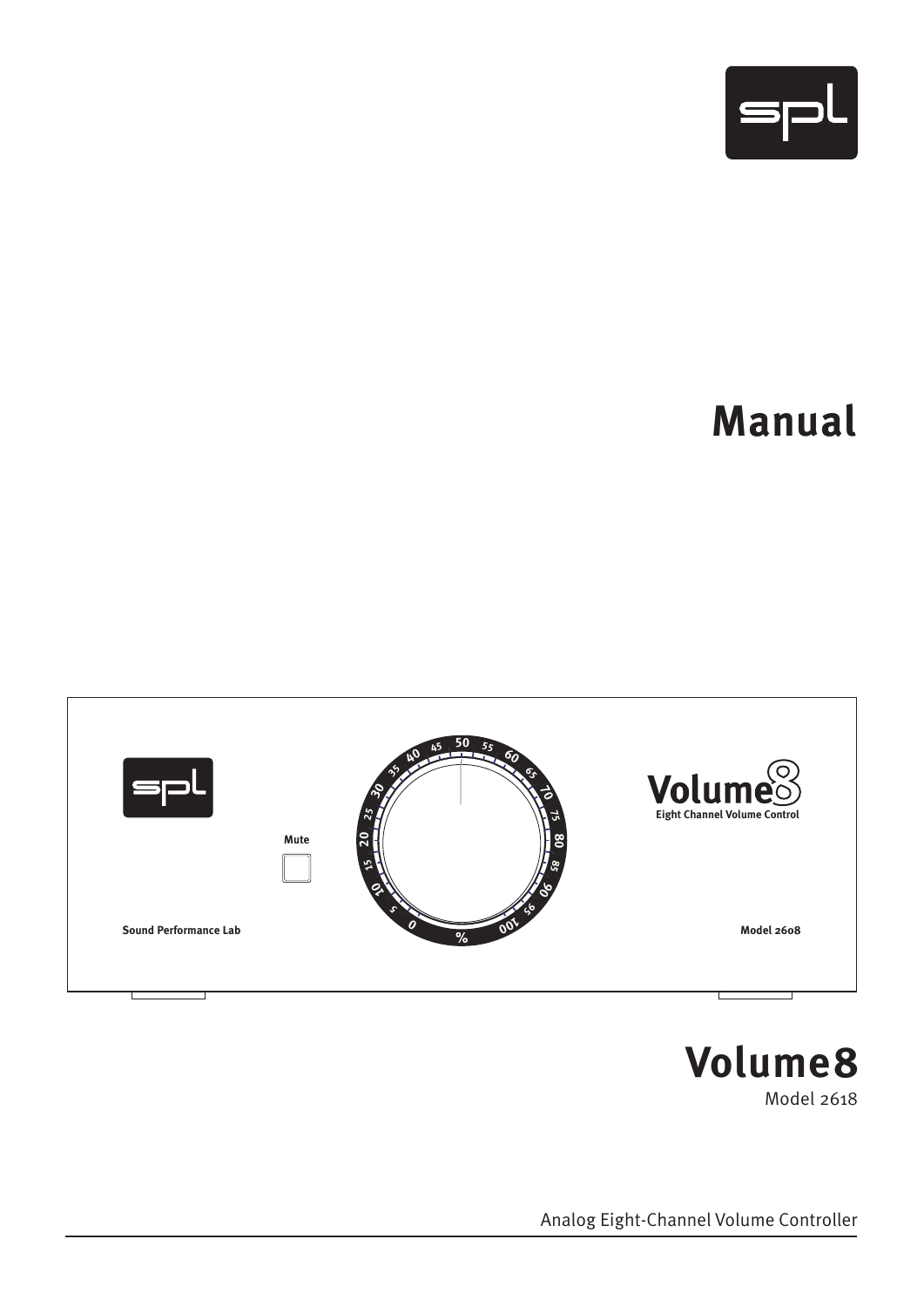# **Manual Volume8, Model 2618**

Version 1.2 – 3/2012

Designer: Wolfgang Neumann

This user's guide contains a description of the product. It in no way represents a guarantee of particular characteristics or results of use. The information in this document has been carefully compiled and verified and, unless otherwise stated or agreed upon, correctly describes the product at the time of packaging with this document.

Sound Performance Lab (SPL) continuously strives to improve its products and reserves the right to modify the product described in this manual at any time without prior notice. This document is the property of SPL and may not be copied or reproduced in any manner, in part or fully, without prior authorization by SPL.

#### **SPL electronics GmbH**

Sohlweg 80, 41372 Niederkruechten, Germany Phone  $+49$  (0) 2163 983 40 Fax +49 (0)2163 983 420 E-Mail: info@spl.info Internet: spl.info

The construction of the Volume8, Model 2618, is in compliance with the standards and regulations of the European Cummunity.

#### **Notes on Environmental Protection**

At the end of its operating life, this product must not be disposed of with regular household waste but must be returned to a collection point for the recycling of electrical and electronic equipment. The wheelie bin symbol on the product, user's manual and packaging indicates that. The materials can be re-used in accordance with their markings. Through re-use, recycling of raw mate-



 $\epsilon$ 

rials, or other forms of recycling of old products, you are making an important contribution to the protection of our environment. Your local administrative office can advise you of the responsible waste disposal point.

**WEEE Registration: 973 34988**

*© 2012 SPL electronics GmbH. All rights reserved. Names of other companies and their products are trademarks of their respective owners.*

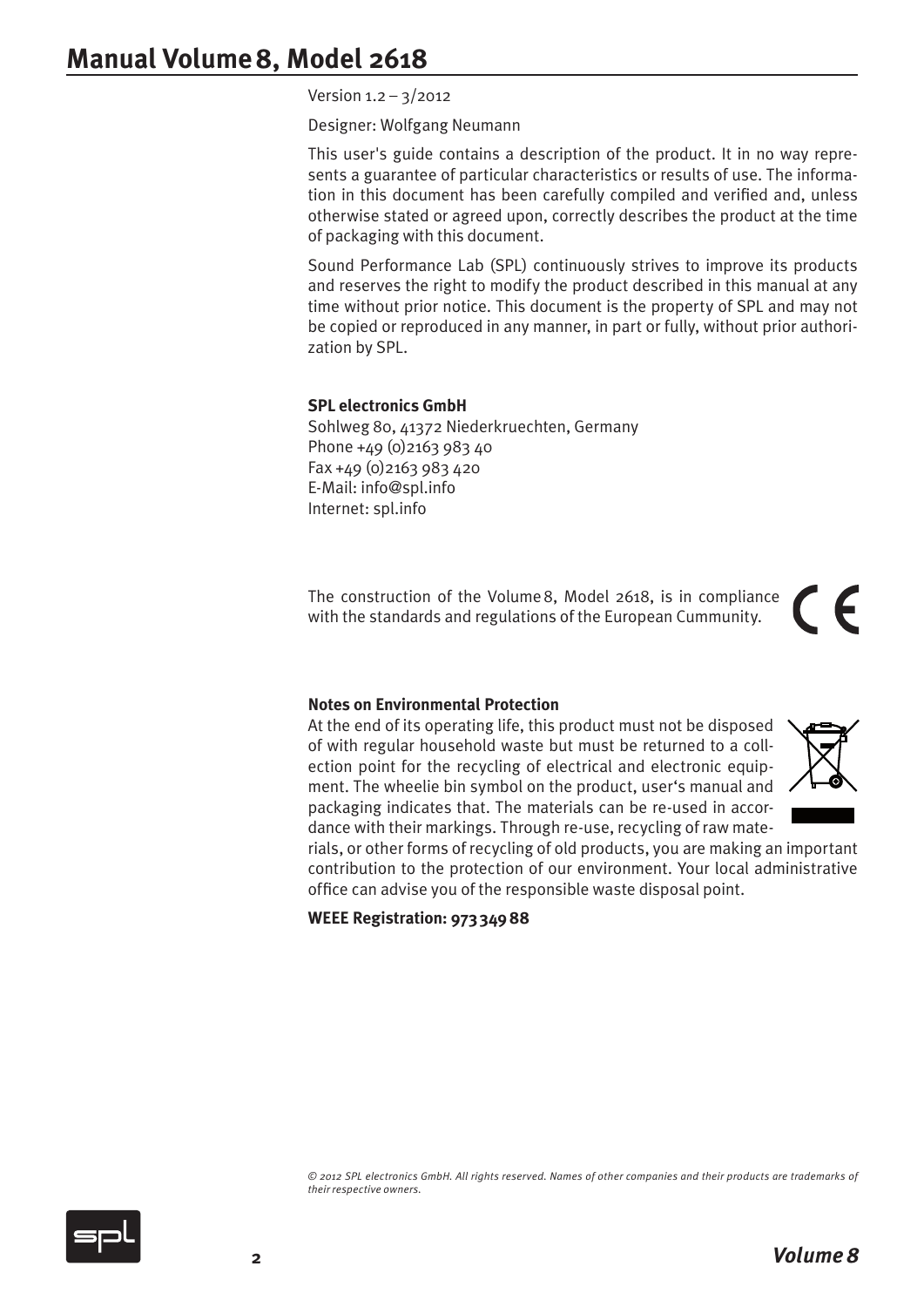| Rear Panel Graphic, Signal Connections, DB 25 Pin Wiring  6 |  |
|-------------------------------------------------------------|--|
|                                                             |  |
|                                                             |  |
|                                                             |  |
|                                                             |  |
|                                                             |  |
|                                                             |  |
|                                                             |  |
|                                                             |  |

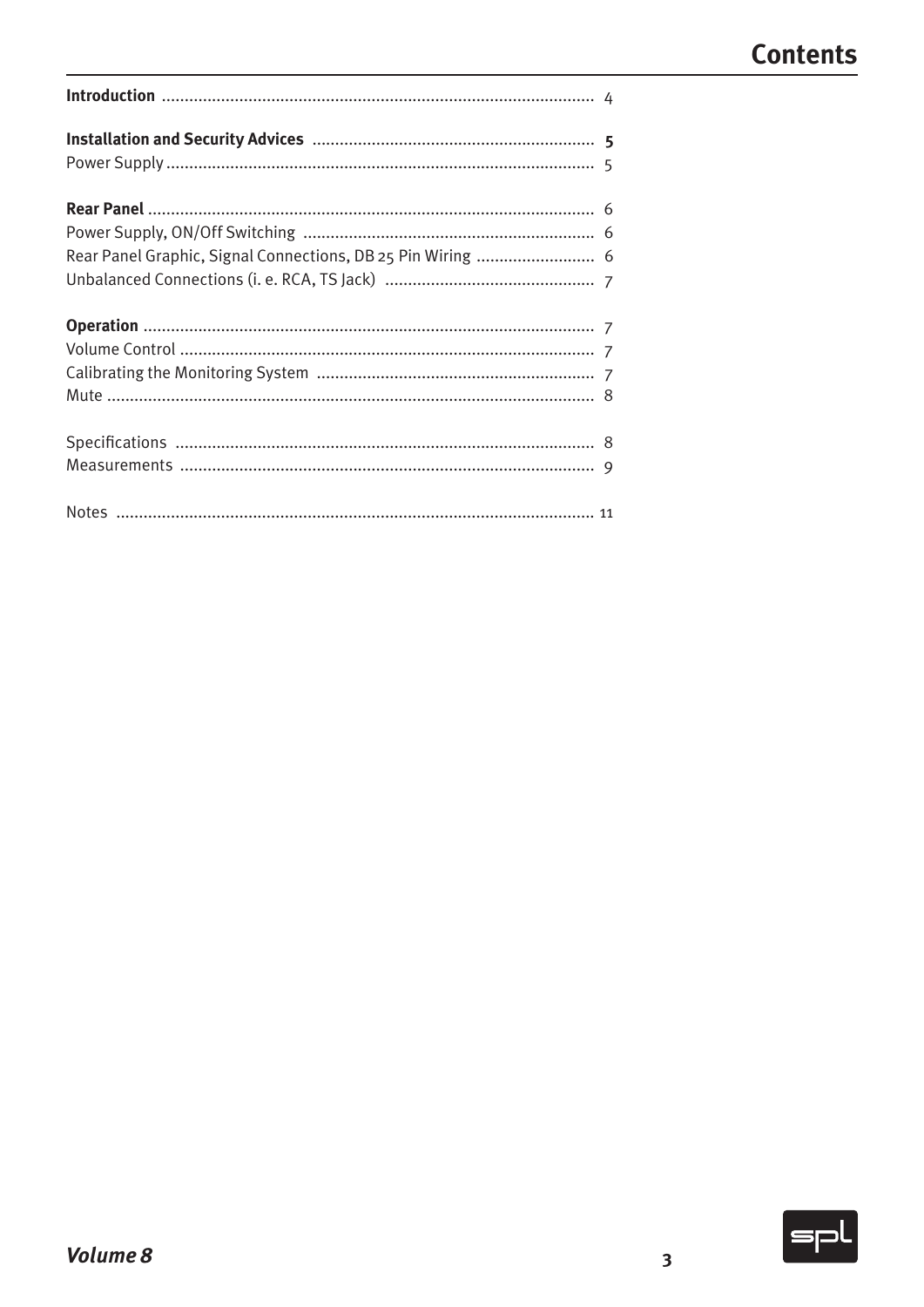The Volume Controller Volume8 serves as a system-independent analog volume regulator in all areas of audio processing and playback, including

- Stereo and surround music production
- Movie and video post production, video computer games production
- Demanding hi-fidelity/home cinema applications

Complementing the fully equipped SPL Surround Monitoring Controller (SMC2489), the Volume8 focuses exclusively on the highest quality in active volume control. Users who do not need additional monitoring functionality provided by the SMC2489 will find the Volume8 an cost-effective solution without compromises. The Volume8's design is based on active switching to avoid nonlinear frequency response introduced by impedance changes with passive designs when changing levels.

#### **Who needs analog level control?**

Simply put—most DAW (Digital Audio Workstation) users. A majority of D/A converters and sound cards provide nothing in the way of analog level monitoring control, and this means the necessity of varying signal levels at the converter outputs. The result is a lowered bit rate in the monitoring signal, which leads to commensurate loss of audio quality.

A further, very interesting application area is in the construction of a straight multi-channel playback chain, where the Volume8 is situated between the playback machine and either power amp and speakers or simply active speaker systems. In such cases, the playback machine must offer analog outputs. This provides for minimal financial and electronic efforts through the most direct possible playback path.

#### **Additional Reasons for employing the Volume8**

- High quality balancing stages with extremely good common mode rejection (minimize interferences and disturbances in the signal paths)
- The mute switch allows for very fast reaction times in cases where loud speakers or ears should be protected (for example, with computer crashes)
- Users of analog summing without monitoring facilities can cost effectively improve their systems

#### **Special Features**

The Volume8 is built only with analog circuitry and performance, and its high quality parts in sophisticated circuitry design are prerequisites to superior audio quality:

- Custom designed, high end, eight-ganged potentiometer with invariable precision at each and every gain level
- Illuminated passive mute switches from ALPS, relay switching for all channels
- A high quality power supply with toroidal transformer
- Input and outputs over DB-25 connectors (to multicore XLR or 1/4-inch TRS)
- Massive, 45 mm/1.78-inch diameter aluminum knob ensure consistent, refined handling
- The elegant, compact format housing (215 x 80 mm or 8.5 x 3.1 inch) allows for flexible desktop positioning near or below a computer monitor or generally saving space in positioning

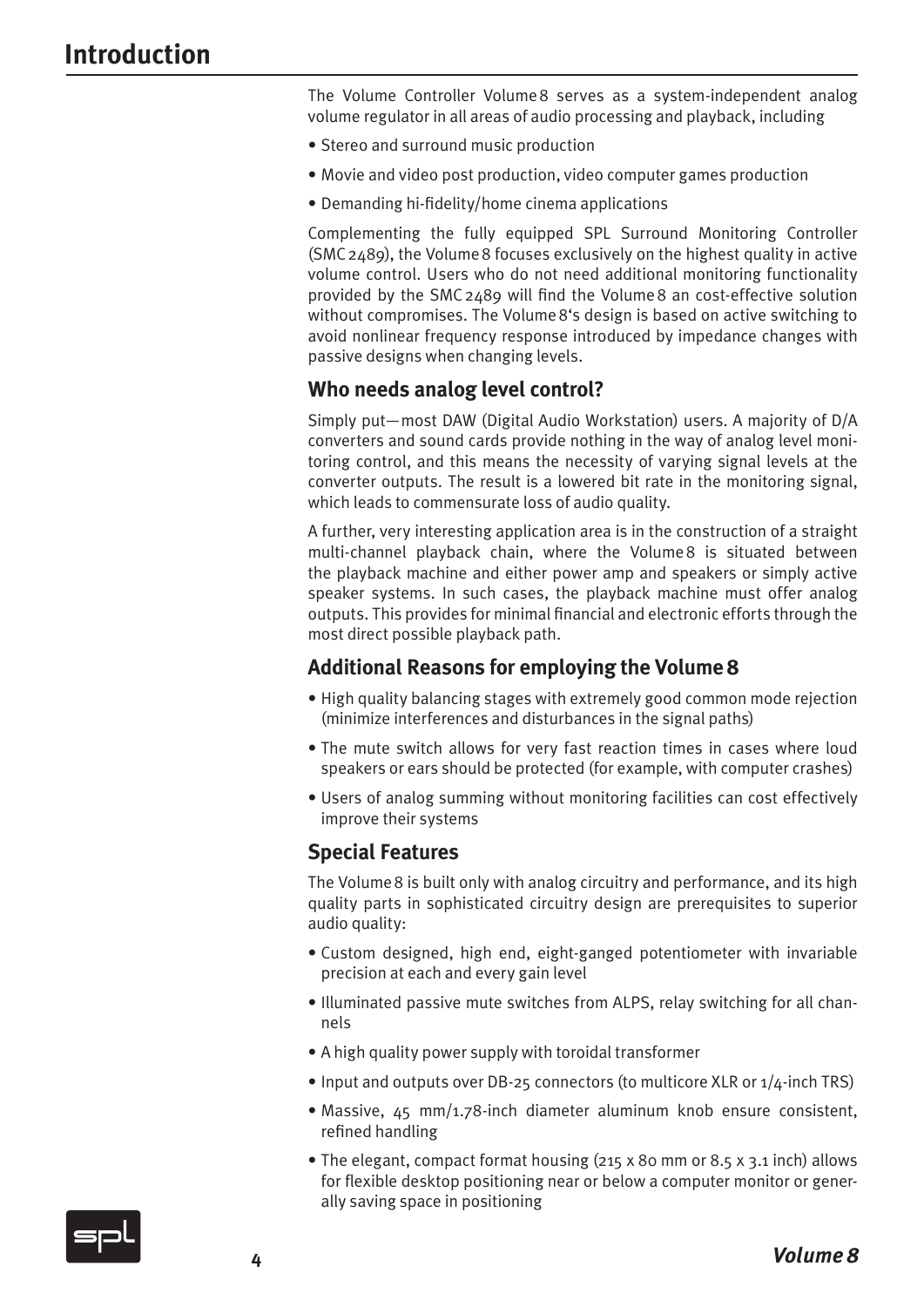#### **Important Notes**

**Be very careful to check that the rear chassis power selection switch is set to the correct local line voltage position (either 230 or 115 volts) before using your machine!**

**Before connecting any equipment make sure that any machine to be connected is turned off (on the Volume2 rear panel the power switch must be pushed down).**

**Turning the Volume 2 on and off: The Volume 2 should always be the first to be turned on before either power amp or active loudspeaker. In powering down the reverse should take place (first turn off amps/speakers followed by the Volume 2). In connecting any cables be sure that the Volume 2 and all machines affected are turned off.**

It makes good sense to think about where you place the unit before connecting it. It should be positioned so that you can easily reach it, but there are other considerations. Try not to place it near heat sources or in direct sunlight, and avoid exposure to excessive vibrations, dust, heat, cold or moisture. It should also be kept away from transformers, motors, power amplifiers and digital processors.

- Do not open the case. You may risk electric shock and damage to your equipment.
- Leave repairs and maintenance to a qualified service technician. Should foreign objects fall inside the case, contact your authorized dealer or support person.
- To avoid electric shock or fire hazards, do not expose your unit to rain or moisture.
- If the danger of lightning is foreseeable, unplug the unit. Never touch a power cable during a thunderstorm—danger of life!
- Always unplug the cable by pulling on the plug only; never pull on the cable.
- Never force a switch or knob.
- Use a soft, lint-free cloth to clean the case. Avoid cleaning agents as they may damage the unit. If necessary, use an acid-free cleaning oil instead.

The power supply was carefully engineered to provide clean and consistent current – an important prerequisite for excellent audio. Built around a toroidal transformer, the power supply generates a minimal electromagnetic field with no hum or mechanical noise. The output side is filtered by an RC circuit to extract noise and hums inherent in commercial AC power.

All audio-related components are fed by two separate voltage regulators to minimize disturbance from other components.

An AC power cord is included for connection to the standard 3-prong IEC connector. The transformer, power cord and IEC connector are VDE, UL and CSA approved. The AC fuse is rated at 250mA (230V version) or 500mA (115V version).





# **Power Supply**



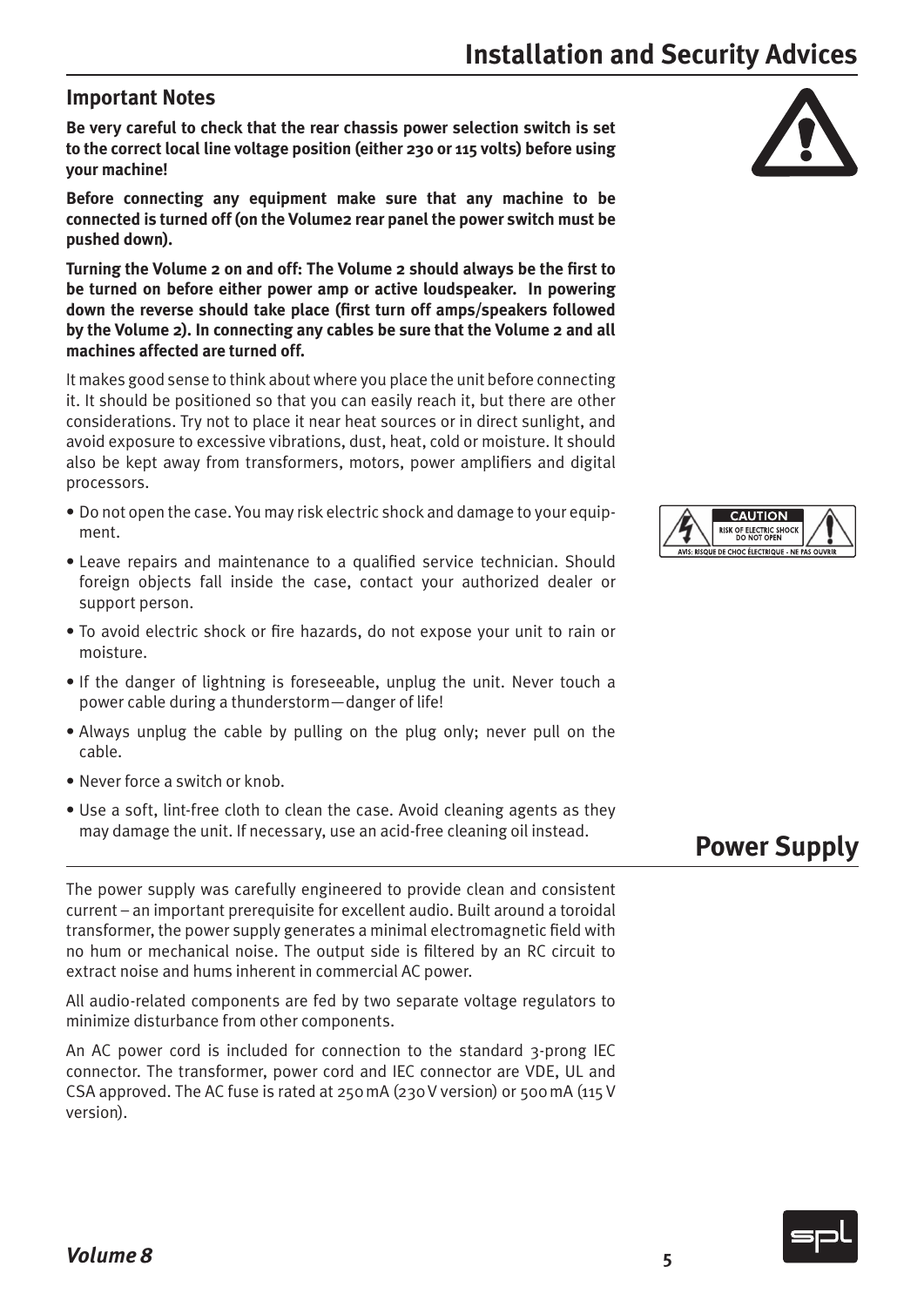### **Power Supply, On/Off Switching**

**Be sure before connecting the Volume8 to power that the rear-chassis voltage supply is switched to the proper local rating (either 230 or 115 volts).** Above all, before connecting any machines, take additional care to power down all those to be used (and move the rear-chassis power supply switch of the Volume8 to the "down" position). Finally, always use the following procedure in powering up your assembly: **Always power on your Volume8 first before the power amp or active speakers. When powering down, always power off the power amp or active speakers before your Volume8.** Not following this sequence can result in ear or speaker damage from high level discharges.

The Volume8 comes with a standardized 3-pole (grounded) IEC power cord which is connected to the main power input socket (Mains Input).



The electrical pin configuration of the balanced DB25 input and output sockets comply with the TASCAM standard (see graphic below). The nominal input level is +4dB, other levels are transmitted 1:1.

DB25 to XLR, TRS or RCA multicore cables are required for connection of input and output signals. The eight channels of the DB25 connector at one side are routed to eight single XLR, TRS or RCA connectors on the other side. The channel configuration is free (input = output). Here are some common multichannel configurations:

SMPTE/ITU: L/R/C/LFE/LS/RS/L(t/o)/R(t/0)

DTS: L/R/LS/RS/C/LFE/L(t/o)/R(t/0)

Film: L/LS/C/RS/R/LFE/L(t/o)/R(t/0)

SDDS: L/LC/C/RC/R/LFE/LS/RS



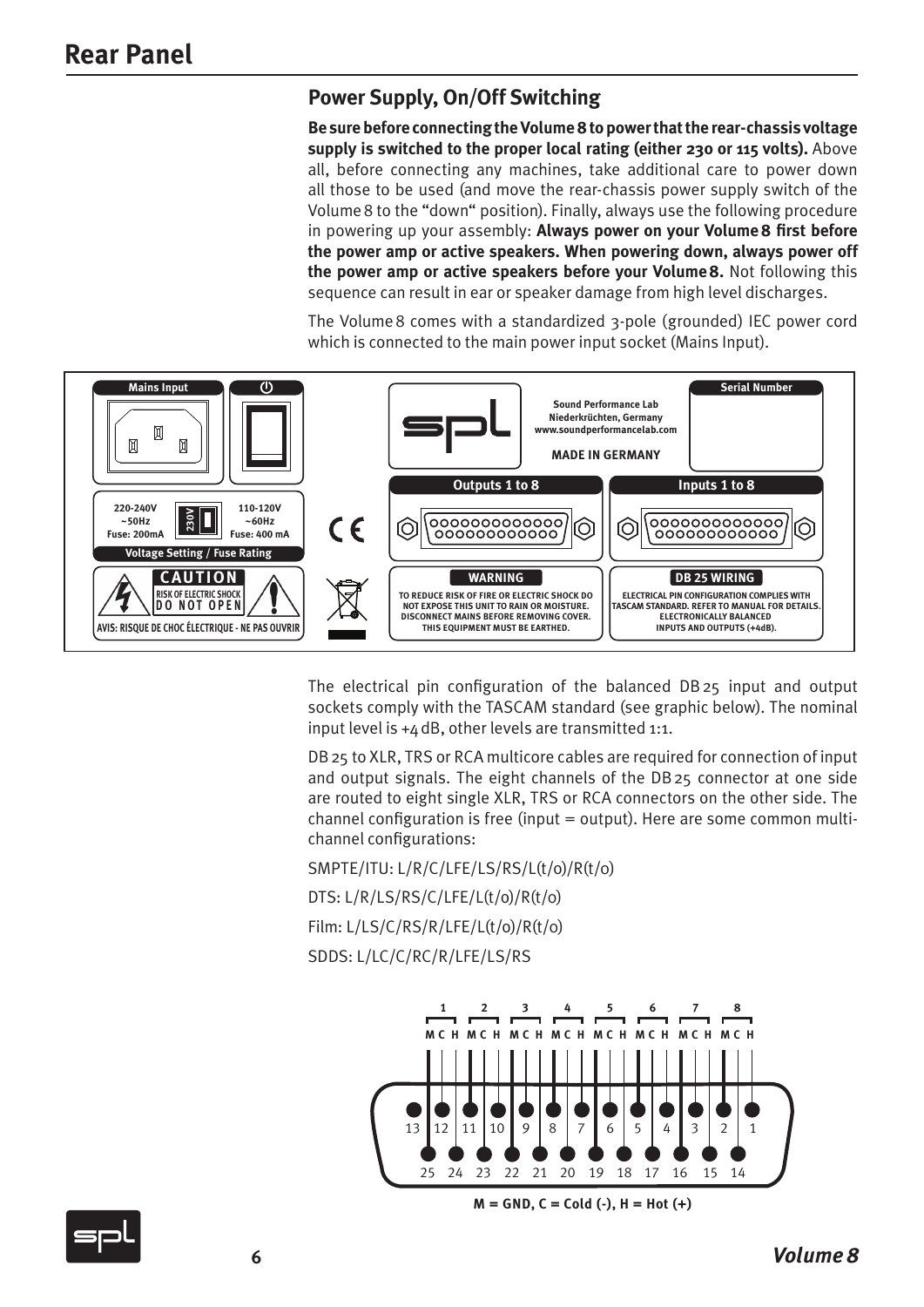### **Unbalanced Connections (i. e. RCA, TS Jack)**

You can establish unbalanced connections easily and without adaptors – for example from CD-Players with RCA outputs or to (HiFi) power amplifiers with RCA inputs. It is important to pay attention to the correct polarity of the three XLR wires. Connections to RCA and TS Jack inputs or outputs are always unbalanced. Connections to TRS inputs or outputs may be balanced or unbalanced. In any case we recommend to use readily configured cables from XLR to the respective RCA or TS/TRS connector to dispense with adaptors. Ask your dealer for configured cables. With the XLR pin wiring information from the previous page any audio expert can ensure to select or configure the right cables for connections from the 2Control to any other device.

# **Operation**

### **Volume Control**

The single volume potentiometer controls volume for both channels. The audio signal is controlled directly by the potentiometer—thus no VCA or DAC regulators in the paths which tend to produce bigger tolerances and distortions.

### **Calibrating the Monitoring System**

Both the signal level which is send to the Volume2 controller as well as the input sensitivity of the power amps or active speakers should be matched to ensure a proper overall gaining. An inappropriate adjustment might happen when, for example, a (fairly small) 10% volume level setting might already result in an extremely high playback level.

**Important: You can encounter very loud signals during calibration, so be sure to keep your ear protection on.** For calibration we recommend measurement with a Real Time Analyzer (RTA) or a SPL Meter (in this case, SPL translates to "Sound Pressure Level"). First the measuring machine and microphone are set up at the listening position. Then one produces in the DAW a sound file with "pink noise", which is played back and measured.

Each measurement should be done through one channel and loudspeaker at a time. A recommendable calibration is the playback of a 83db SPL reference signal at the playback location—a common reference volume level. The DAW output level should be adjusted to odB, and next, the power amp's or active speaker's input level should also be set to odB. Now the Volume 2 level control is adjusted until the RTA or SPL Meter measures 83dB with the pink noise playback. For a perfectly matched gaining the Volume Control would now be set above a 50% scale position. At this point one can record or note the exact value for 83dB. Should this 83dB SPL occur markedly above a 60-80% scale position, one should lower the power amp's/active speaker's input sensitivity (=higher dB value). On the other hand, the power amp's/active speaker's input sensitivity should be raised if the 83dB SPL point is reached far before the 60% control level. In cases where regulating power amp/active speaker inputs is not enough, one may reach good values by changing the  $D/A$  converter output level (for example from  $+4$  dB to 0 or  $-10$  dB in cases where this switch option may exist). In any case, the converters should always be driven at full scale from the DAW.

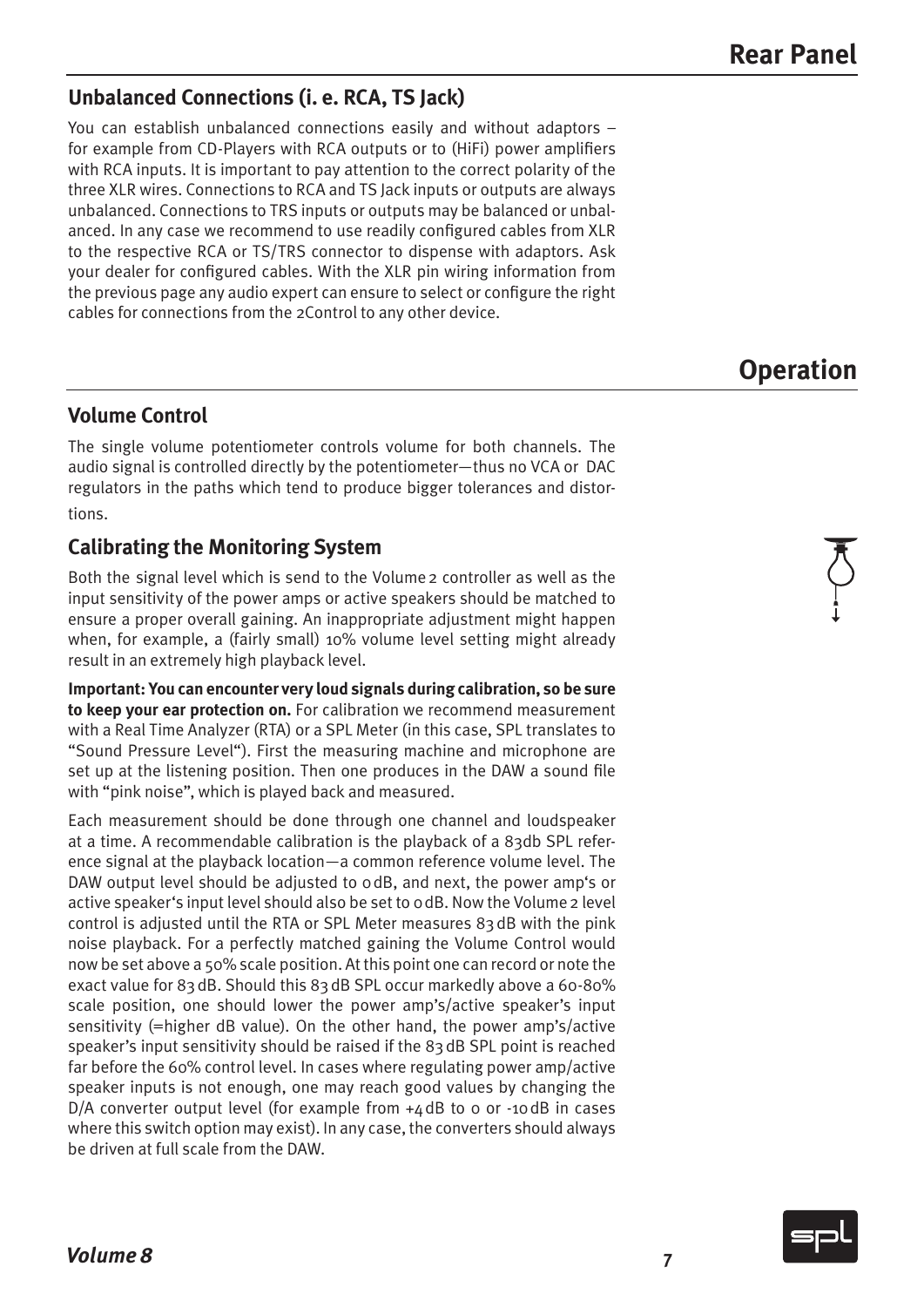#### **Mute**

You guessed it ... this switch mutes all speaker outputs. It is particularly valuable in panic situations, for example, if the computer crashes and its converters suddenly output uncontrolled high level noise. It is also very useful in any case where one simply wants silence without changing the Volume settings—e. g. to answer the telephone.

**IMPORTANT:** When making any cable connection changes, you should not only activate the mute switch, but follow the on/off powering procedures noted on p. 6.

## **Specifications**

#### **Inputs/Outputs**

Instrumentational amplifier, electronically balanced (differential), transformerless

| Nominal Input Level<br>Input Impedance<br>Output Impedance<br>Max. Input Level<br>Volume Gain                | +4 dBu<br>$= 22 kOhm$<br><600 Ohm<br>$+20$ dBu<br>$\infty$ bis -4 dB        |
|--------------------------------------------------------------------------------------------------------------|-----------------------------------------------------------------------------|
| <b>Measurements</b><br><b>Frequency Range</b><br>$(100 \text{ kHz} = -3 \text{ dB})$                         | 10 Hz-100 kHz                                                               |
| <b>CMRR</b>                                                                                                  | >60dBu@1kHz                                                                 |
| THD & N $(@ + 15$ dBu Input Level)                                                                           | $\rightarrow$ -100 dBu                                                      |
| S/N A-weighted                                                                                               | $-102$ dBu                                                                  |
| Crosstalk L/R (@ 1kHz)                                                                                       | $\rightarrow$ -80 dBu                                                       |
| Dynamic Range                                                                                                | 120 dB                                                                      |
| <b>Power Supply</b><br>Toroidal transformator<br>Fuse<br><b>Voltage Selector</b><br><b>Power Consumption</b> | 15 VA<br>250 mA/230 V, 500 mA/115 V<br>230/50 Hz <> 115 V/60 Hz<br>ca. 15 W |
| <b>Dimensions &amp; Weight</b><br>Housing<br>Depth incl. Potentiometer & Sockets                             | 215 x 80 x 220 mm/<br>8.5 x 3.1 x 8.8 inches<br>245 mm/9.8 inches           |
| Weight                                                                                                       | 1.9 kg/4.18 lb                                                              |

*Notes: 0dBu = 0.775V Subject to change without notice.*

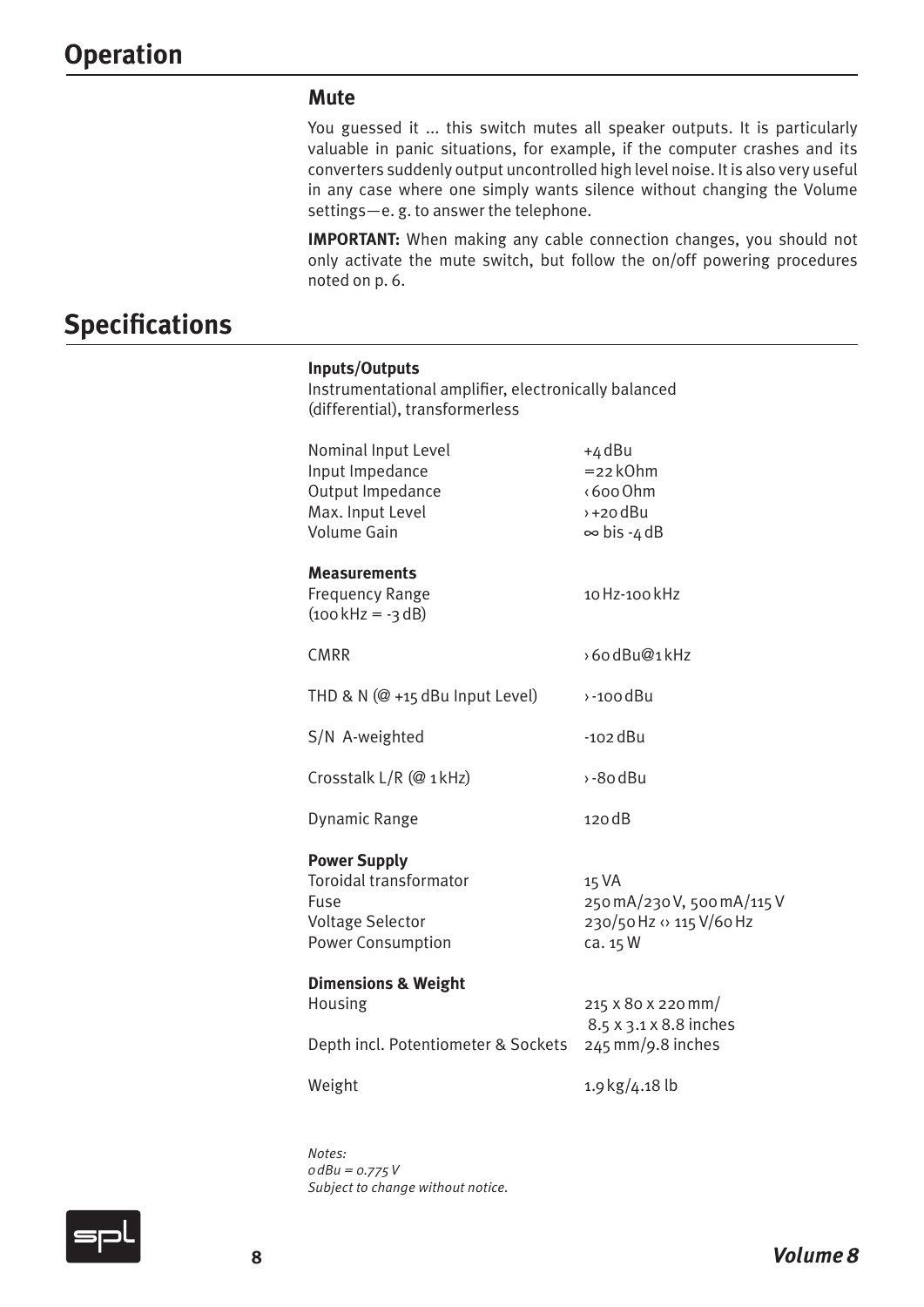

**9**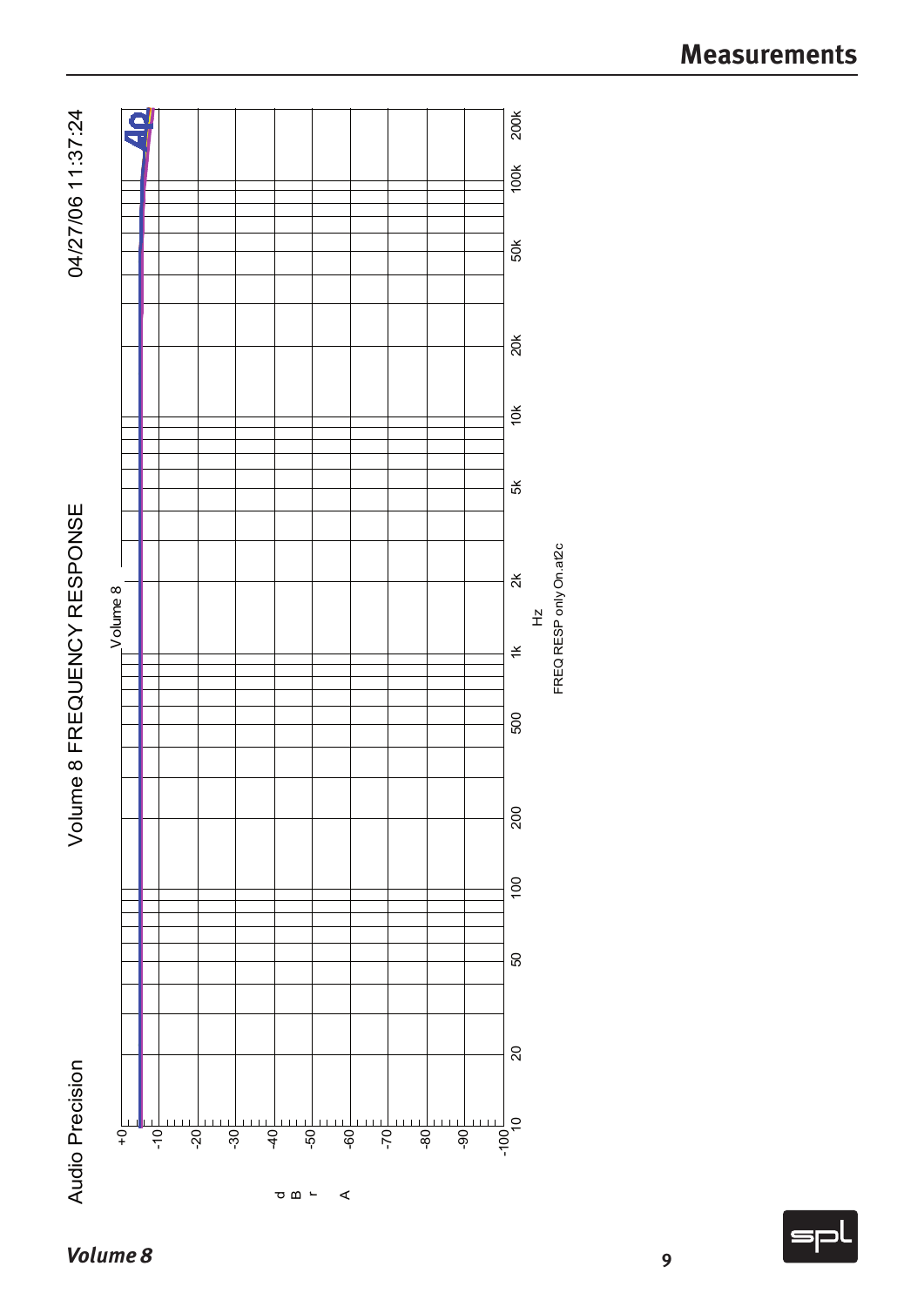